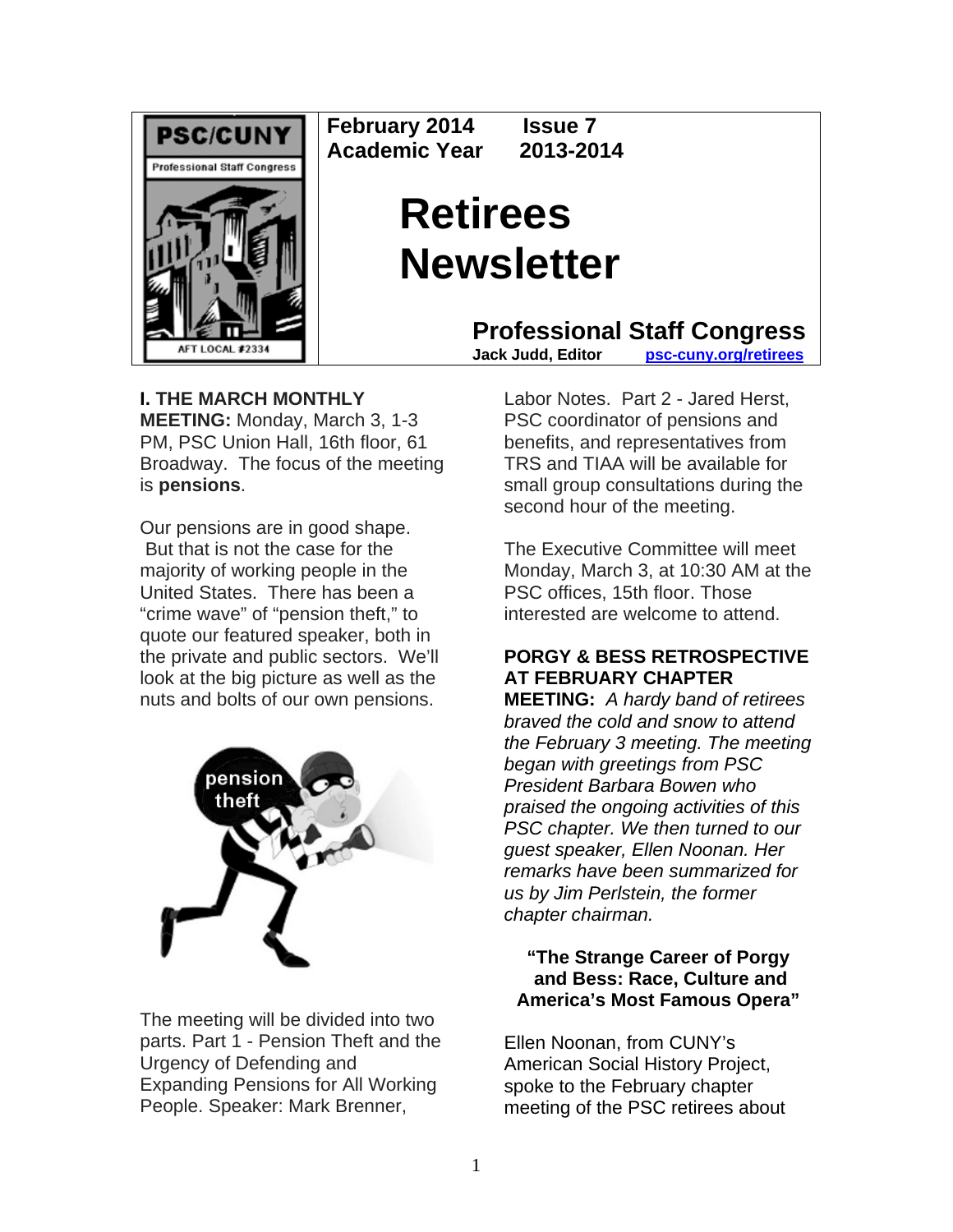her book on George Gershwin's "Porgy and Bess." A cultural historian, Noonan placed the evolution of the piece—from novel to play to opera in its various incarnations over the years—in the context of shifting racial attitudes, racial power relations and the exigencies of the nation's foreign policy.

Why, she wondered, did "Porgy and Bess" persist as theater when it had long ago been uncoupled from its music, which persisted not only as operatic set pieces but as part of pop and jazz repertory as well, and when its story depicts, however sympathetically, a dated, stereotypically "pre-modern" people, cut off from the outside world?



Noonan recounted its origin as a DuBose Heyward novel, entitled "Porgy," published in 1925,and its reinvention as a Heyward play coauthored with his wife Dorothy and produced by the Theater Guild in 1927, to its musical form as a Gershwin-Heyward opera in 1935. She described the opera's revival in 1941, the U.S. State Departmentsponsored tours of 1952-56, the Houston Grand Opera revival of 1976, its Radio City Music Hall production in 1983, and the revivals of the last several years.

But the heart of her talk was her analysis of shifts in emphases in production values as the years went by. There have been shifts from portrayals of racial stereotypes to portrayals of universal archetypes, from the piece as grand opera to one of musical entertainment and back again. And she placed these shifts against the background of evolving race relations and, post-1945, the Cold War.

The emergence of the internet and the consequent accessibility of small archives and local newspapers made it possible for Noonan to assess the diversity of regional, class and racial responses to different productions of "Porgy and Bess." She noted particularly the ongoing tension within the Black community—both performers and audiences—between appreciation of the visibility and employment it provided Black artists, and discomfort with the image of Black life it projected.

A lively session of questions and comments followed Dr. Noonan's talk.

**ANNUAL FLORIDA BRANCH LUNCHEON:** Congratulations to Peter Hoberman and Paul Levitz (Florida co-chairs), Norma Van Felix (Florida treasurer) and other Florida members whose organizing skills and hard work resulted in another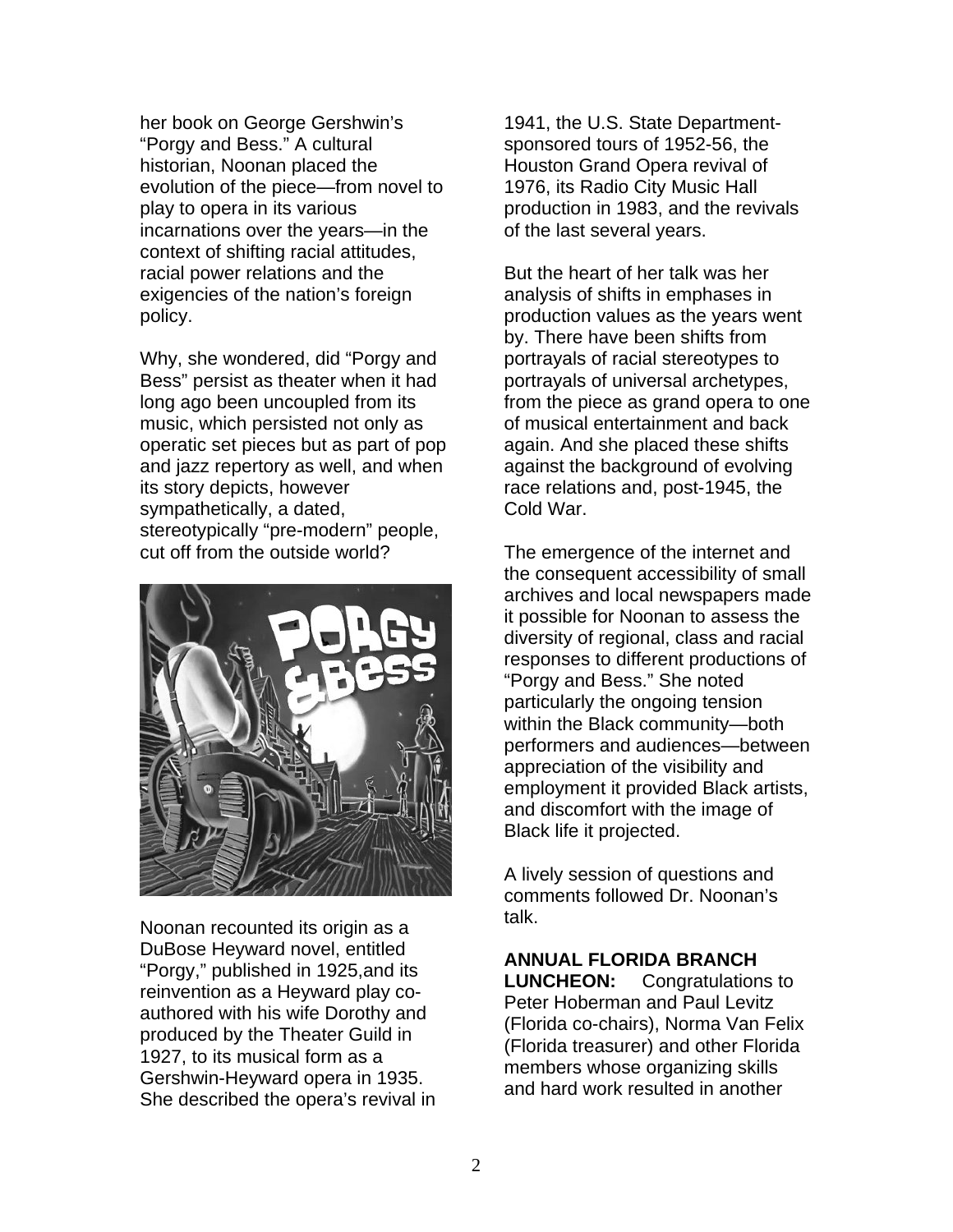successful annual luncheon seminar of the Florida Branch of the Retirees Chapter.

Approximately seventy PSC retirees gathered at the Lakeside Terrace in Boca Raton on Monday, February 3 to interact with presenters who addressed issues ranging from the nuts and bolts of pensions and benefits to calls for action to defend the safety net.



PSC Treasurer Michael Fabricant reported on the state of our union and the political and economic context for contract negotiations; Jared Herst (PSC coordinator of pension & health benefits), Donna Costa (associate director of the Welfare Fund) and Ray Schmierer (TIAA) spoke about pensions and benefits. Finally, John Hyland (representing the Retirees Chapter Executive Committee) and Tom Murphy (UFT Retiree Chapter chair) explored coalition work with other Florida AFT retirees on defense of the safety net and other political issues.

Work has already started on next year's luncheon, scheduled for February 9, 2015. (Attention snow birds: See the notice below and provide us with your winter address so that we can include you in the mailing for next year's luncheon.)

**SNOW BIRDS: A MATTER OF COMMUNICATION:** It has come to our attention that some retirees who move south during the cold weather do not notify the PSC office of their winter addresses. If you are in this group, please make sure to contact Diana Rosato at the PSC office, 212- 354-1252, or to drosato@pscmail.org.

#### **NYSUT AWARDS SOLIDARITY GRANT TO SOCIAL SAFETY NET WORKING GROUP:** A \$25,000 grant will allow the Social Safety Net Working Group to extend the outreach efforts that it has been doing locally to a statewide audience through our state affiliate, the New York State United Teachers (NYSUT). The group, mainly a Retirees Chapter initiative but open to all PSC members, has been at work since the beginning of 2011. Its aim is to raise awareness of the threats to the social safety net and to encourage active participation in its defense. The grant will allow the group to develop new materials, revise and re-print its existing brochure, and train activists elsewhere in New York State.

#### **LABOR GOES TO THE MOVIES:**  *HANNAH ARENDT* **(GERMANY, VON TROTTA, 2012):** The next showing of the PSC series "Labor Goes to the Movies" is *Hannah Arendt* on Friday, March 14, 6 p.m., PSC Union Hall, 16th floor, 61

Broadway.